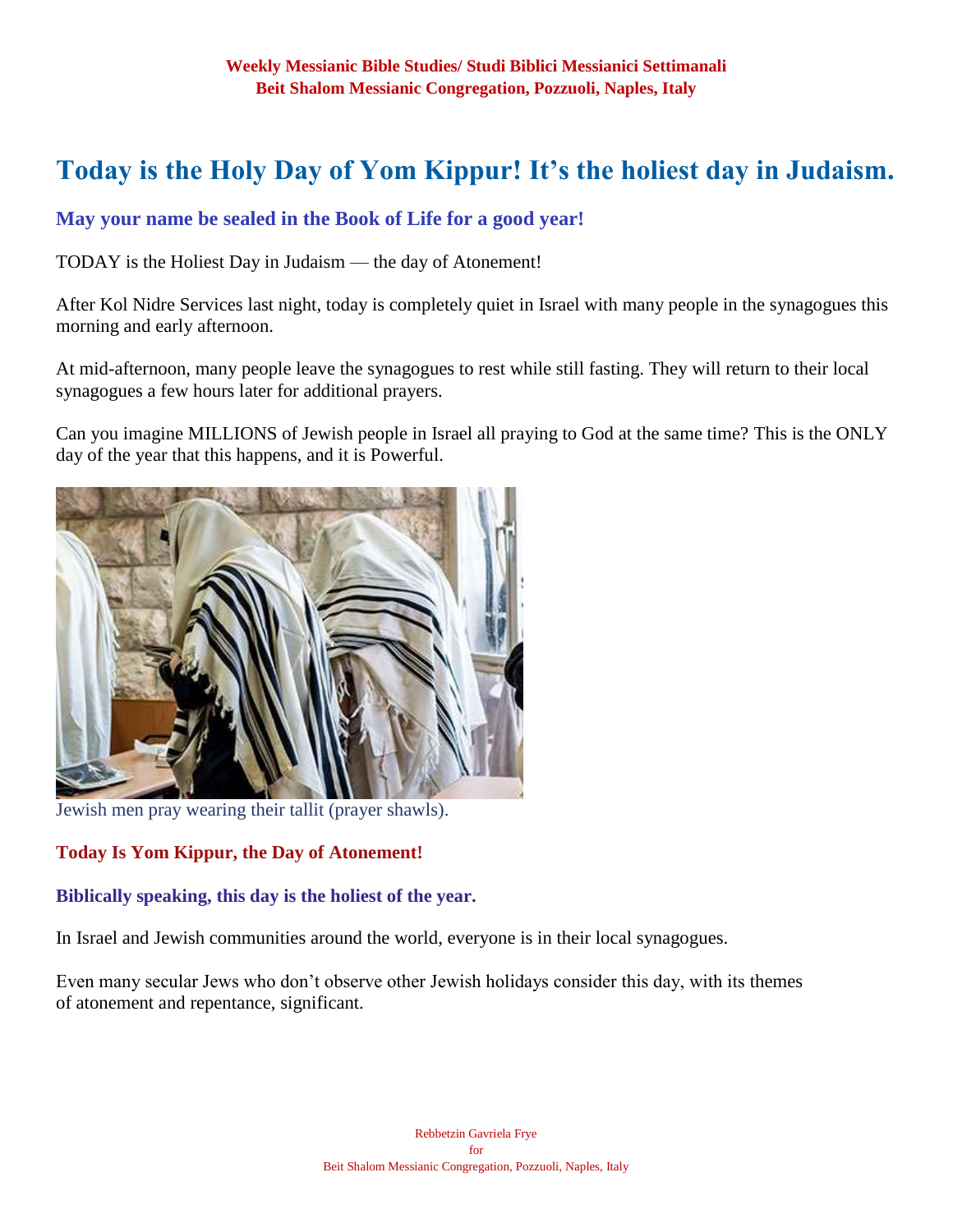**"It shall be a statute to you forever: in the seventh month, on the tenth day of the month, you shall afflict your souls, and shall do no kind of work, the native-born, or the stranger who lives as a foreigner among you." (Leviticus 16:29)**

**Yom Kippur** (Day of Atonement) is a solemn fast day.

On Yom Kippur, for nearly 26 hours, we "afflict our souls" in the following five ways:

- 1. We don't eat or drink;
- 2. We don't wash;
- 3. We don't use lotions or perfumes;
- 4. We don't wear leather footwear; and
- 5. We abstain from marital relations.

Despite these prohibitions, the observance of this day is characterized by a sense of peace because of our confidence in our relationship with God and His provision for atonement.

Last night, before the sun set, the Jewish people gathered in their synagogues to hear the cantor chant Kol Nidre (All Vows) and recite penitential prayers.

This morning, they returned to their synagogues for the Morning Prayer service in which several sections of the Torah portion are read. The entire book of **Jonah** will be read during the afternoon service.

This service concludes shortly before sunset with the **Ne'ila** (**Closing of the Gates**) prayer, which is the last moment for repenting before God seals His judgments in His Book.

Yom Kippur will end tonight at nightfall with the blowing of the shofar, and we will return home to enjoy a festive meal. Many of us will also begin building our Sukkah for the holiday of Sukkot, which is just four days away.

# **Yom Kippur During Temple Times**

# **"Tell your brother Aaron that he is not to come whenever he chooses into the Most Holy Place behind the curtain in front of the atonement cover on the ark, or else he will die." (Leviticus 16:2)**

Yom Kippur was the one day in the year that the Cohen HaGadol (High Priest) could enter the Holy of Holies in order to make atonement for the nation of Israel.

Before he could minister before the Lord on this holy day, the high priest first bathed in water (immersed himself in the mikvah) and then put on a special linen tunic. In the **Holy of Holies**, the high priest was not to wear his usual golden garments, designed for splendor and beauty; instead, he was to wear simple, white linen clothing that represented purity and humility, which befits this most sacred of all days.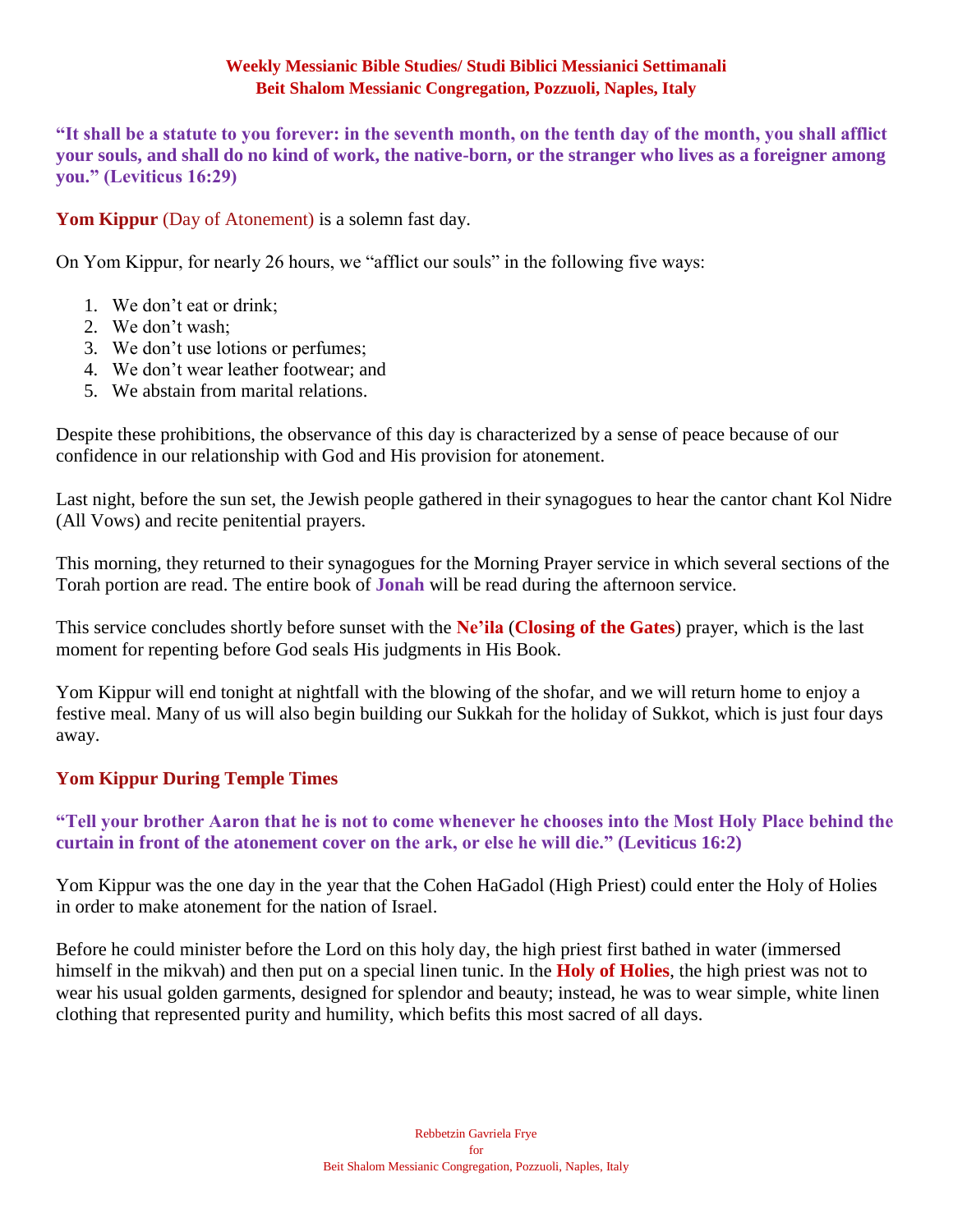

Many Jewish men wear a kittel, a white robe-like garment, for evening prayers on Yom Kippur. It is also worn on their wedding day.

# **Wearing White on Yom Kippur**

Today, many religiously observant Jewish men dress in simple, white linen when attending Yom Kippur services. They also wear rubber soled sneakers instead of leather shoes, in remembrance of Yom Kippur's animal sacrifice.

And women will wear elegant dresses while wearing canvas running shoes.

The rabbis give another reason for wearing white on this holy day. Israel comes before God, not in drab clothing like a penitent sinner, but arrayed in white as if going to a feast, confident that they will be pardoned as they come in sincere repentance.

In the Book of Revelation, we see a connection to the tradition of wearing white and the Book of Life: **"He who overcomes shall be clothed in white garments, and I will not blot out his name from the Book of Life, but I will confess his name before My Father and before His angels." (Revelation 3:5)**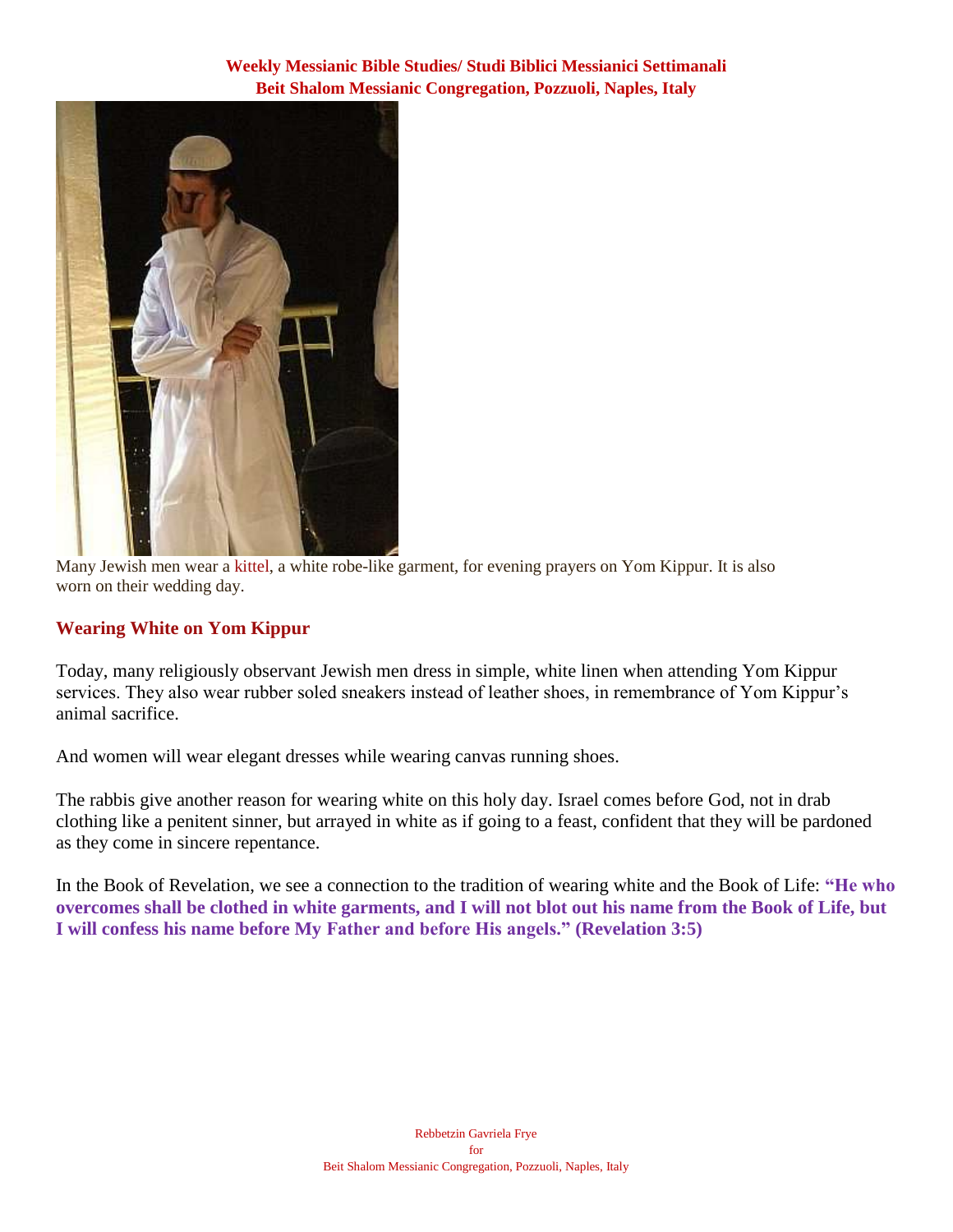

Kapparot is a ritual some Jews perform before Yom Kippur, where a chicken is waved over the head three times in order to symbolically transfer one's sins to the chicken. The chicken is then slaughtered and donated to the poor.

Since the Holy Temple is no longer standing and no sacrifices for sin can be offered, those who know Yeshua (Jesus) can trust in the sacrifice that He made for our atonement. However, about 99% of the Jewish people today do not believe that Yeshua is the Messiah.

And with no Temple in Jerusalem for the past 2,000 years, they have replaced the animal blood sacrifice with **prayer** (tefilah), **repentance** (teshuvah), and **charity** or **good deeds** (tzedakah).

Perhaps we can give credit to the Ultra-Orthodox Jews who sacrifice chickens in a ritual called kapparot. At least in performing this ritual, they still acknowledge the need for a blood sacrifice (even though this is not the animal prescribed in the Torah for sacrifice).

**And as we are now in the End Times, perhaps it will make it easier for these Ultra-Orthodox Jews to recognize the atoning sacrifice Yeshua accomplished on our behalf as the Messiah.**

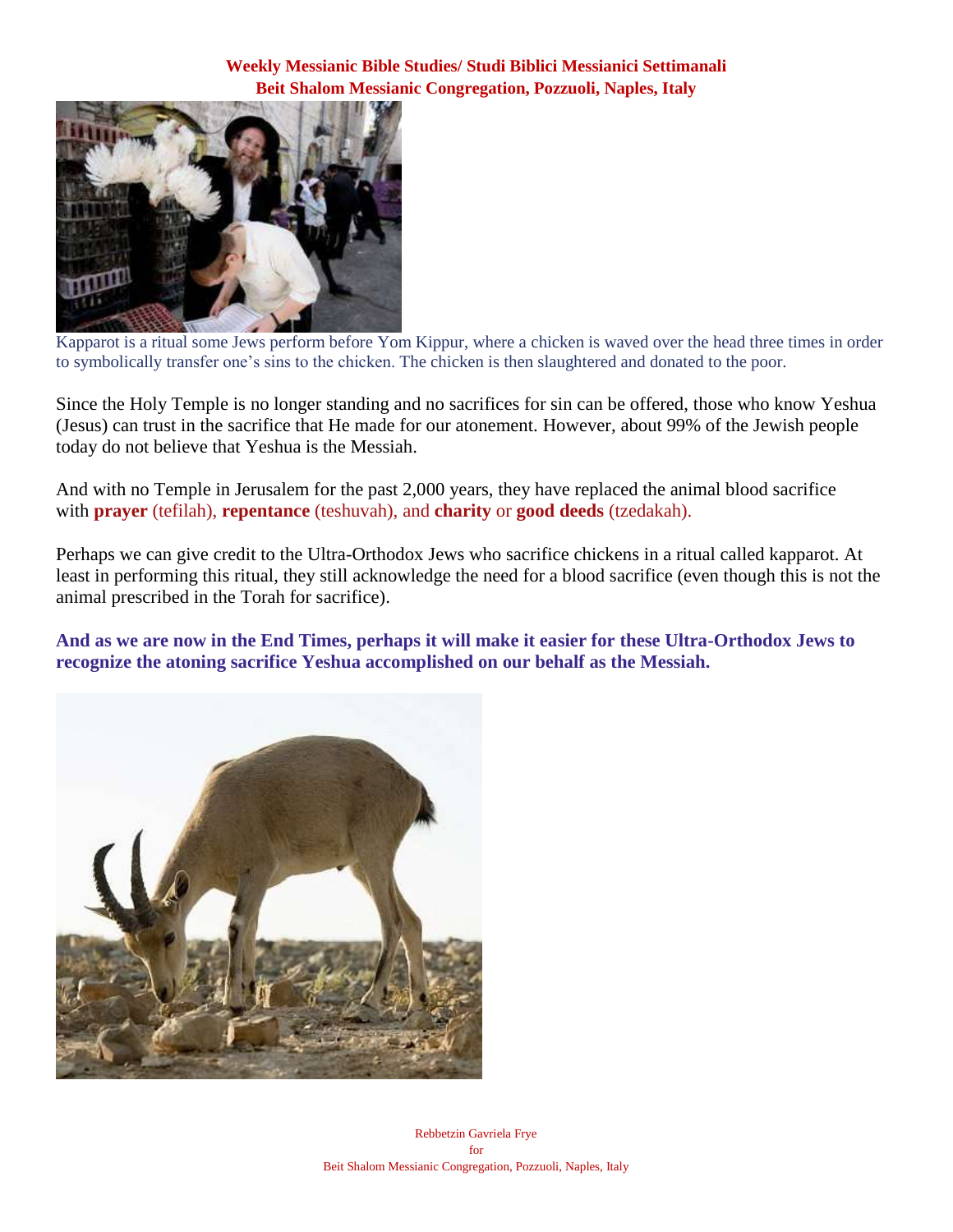#### **The Azazel**

**"But the goat chosen by lot as the scapegoat shall be presented alive before the Lord to be used for making atonement by sending it into the desert as a scapegoat." (Leviticus 16:10)**

On Yom Kippur, the High Priests cast lots for two goats. One was offered as the sacrifice, but the other goat was chosen as the **Azazel** (the scapegoat).

**Azazel** is a very special Hebrew noun meaning dismissal or entire removal.

The entire removal of the sin and guilt of Israel is symbolized by the High Priest laying both his hands on the head of this live goat, confessing over it all the transgressions of the children of Israel. The goat would then be released into the wilderness, thus physically carrying the burden of Israel's sin into the wasteland.



The Golden Gate, which is called **Sha'ar HaRachamim (Gate of Mercy)** in Hebrew, is located on the eastern side of the Temple Mount. It's thought that the **Azazel was led through this gate to the wilderness**. It's also thought that Messiah will come through this gate. Suleiman wanted to prevent this and had the gate sealed in 1541. A Muslim cemetery was placed in front of it to defile the area.

#### **The Azazel and Messiah Yeshua**

**"He is to lay both hands on the head of the live goat and confess over it all the wickedness and rebellion of the Israelites — all their sins — and put them on the goat's head. He shall send the goat away into the wilderness in the care of someone appointed for the task. The goat will carry on itself all their sins to a remote place; and the man shall release it in the wilderness." (Leviticus 16:21-22)**

There are striking similarities between these verses in **Leviticus 16** and those of **Isaiah 53**: **"And the Lord has laid on Him the iniquity of us all… For He shall bear their iniquities…." (Isaiah 53:6, 11)**

Rabbis of ancient times viewed **Isaiah 53** as a Messianic prophecy. Most agreed that it speaks of the Messiah of Israel.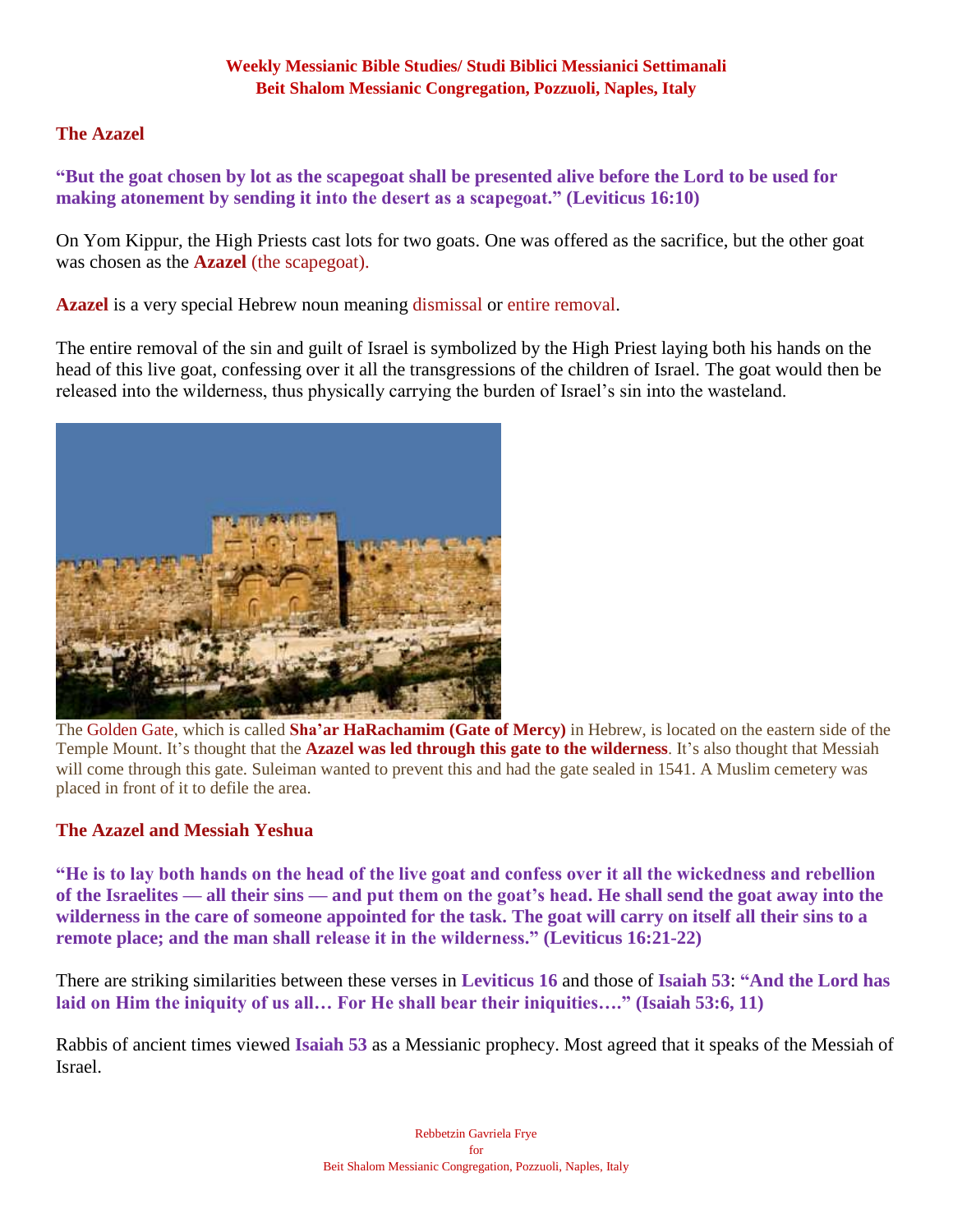Sadly, this Messianic prophecy has been effectively hidden from most Jewish people, even those who faithfully attend synagogue services, by omitting the entire chapter from the Sabbath readings. Why? Maybe because the chapter so perfectly describes the atonement Yeshua made for us through the sacrifice of His own life as the suffering servant.

The current rabbinic interpretation of **Isaiah 53** proposes that this passage does not speak of the Messiah but that it speaks of the nation of Israel. This interpretation seems to have gained serious adherents only in the 13th century. In reality, it is a deception that is promoted throughout the Jewish community to blind Jewish people from seeing that **Isaiah 53** perfectly describes Yeshua who suffered for our sins.

Not all rabbis have agreed with this willfully wrong interpretation. In a strongly worded 14th century commentary, Rabbi Moshe Kohen ibn Crispin said:

"[In contrast to those] having inclined after the stubbornness of their own hearts and their own opinion, I am pleased to interpret the Parasha [**Isaiah 53**] in accordance with the teachings of our rabbis, of the King Messiah, and adhere to the literal sense. Thus I shall be free from forced and far-fetched interpretations of which others are guilty."

Similarly, Moses Alshech, a 16th century rabbi, preacher, and Bible commentator said, "Our rabbis with one voice accept and affirm the opinion that the prophet **Isaiah** is here [**chapter 53**] speaking of the Messiah."

Numerous rabbinic commentators also take for granted that **Isaiah 52:13-53:12** refers to the Messiah.

The following quotes are gleaned from traditional rabbinic sources, such as the Talmud (oral law):

"He, Messiah, shall intercede for man's sins, and the rebellious, for his sake, shall be forgiven." (*Jerusalem Targum on* **Isaiah 53:12**)

"And when Israel is sinful, the Messiah seeks for mercy upon them as it is written, **'By his stripes we were healed,' and 'he carried the sin of many and made intercession for the transgressors.'"** (*Genesis Rabbah on* **Isaiah 53:5, 12**)

In a limited sense, however, Israel has suffered as an Azazel "scapegoat for the nations. Because of the blindness with which Adonai temporarily afflicted Israel with regard to their Messiah, salvation (Yeshua) has come to the Gentiles.

**"For I do not desire, brethren, that you should be ignorant of this mystery, lest you should be wise in your own opinion, that blindness in part has happened to Israel until the fullness of the Gentiles has come in… and so all Israel shall be saved." (Romans 11:25-27)**

#### **Iniquity and a Lasting Atonement**

**"And the Lord has laid on Him the iniquity [avon] of us all." (Isaiah 53:6)**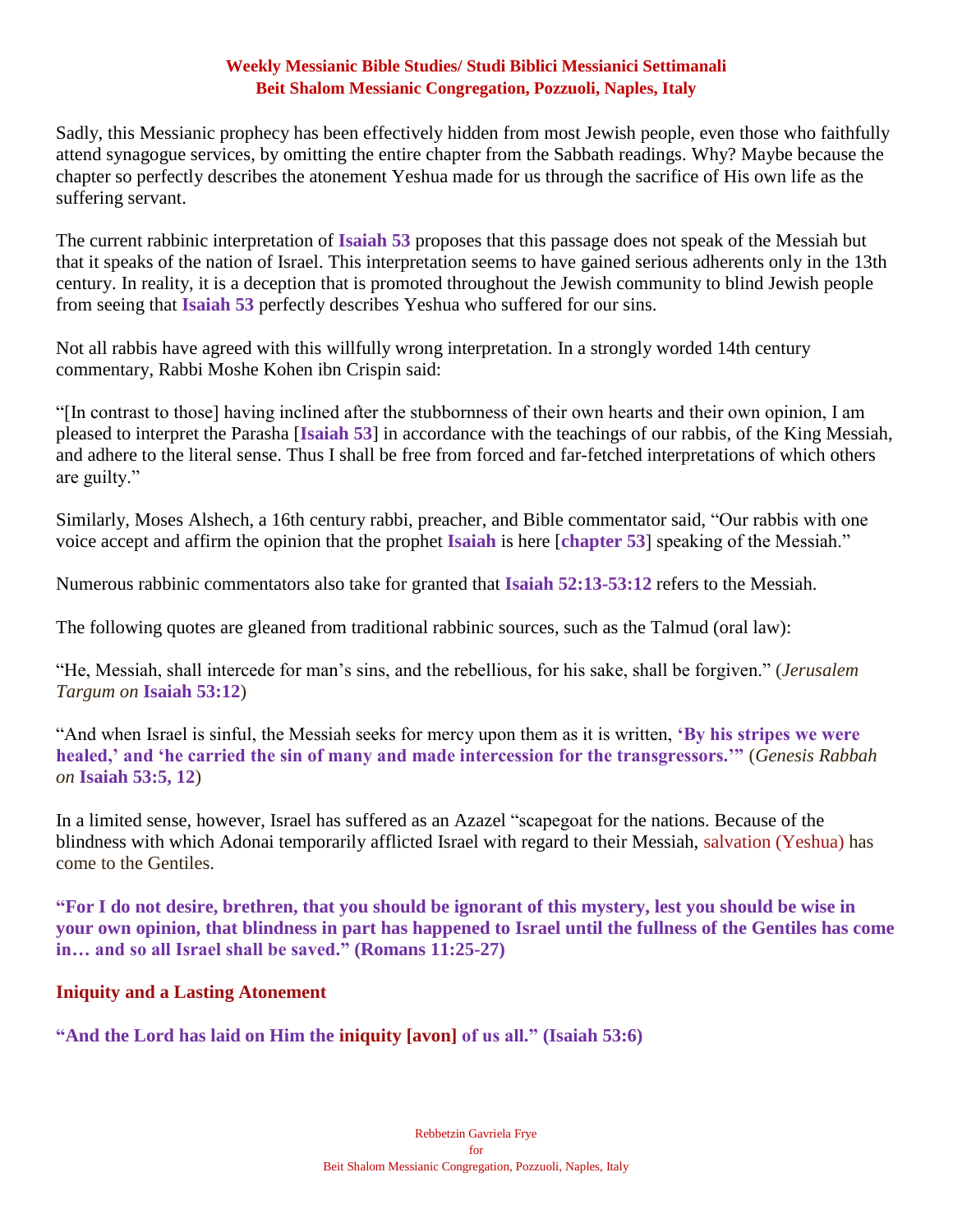In Hebrew, the word iniquity is **avon**. This word differs from the Hebrew word for sin **(chata)** which means to fall short and miss the mark. **Avon** is rooted in the Hebrew verb **avah** meaning to twist and to distort. It signifies an inner crookedness or spiritual state of being bent, in other words, perversity, as well as a willful departure from the law (Torah) of God.

While the ordinary sacrifices were limited to atoning for involuntary or unintentional sins, this special sacrifice on Yom Kippur atoned for willful sin. The blood of bulls and goats can never fully remove sin and iniquity; it can only cover it for a time.

A perfect, absolutely sinless One was required to pay the price for our rebellion and uncleanness. **Only Yeshua the Messiah could fulfill this role.**

As the Messiah, His body and blood are the **kapparah** (atonement) and **korban** (sacrificial offering) for our sins. And when He rose on the third day, He revealed the absolute holiness of His life and the effectiveness of His sacrifice on the execution stake for all mankind.

Rabbinic tradition states that on Yom Kippur the Cohen (Jewish priest) would **tie a scarlet cloth to the horn of the Azazel** and that when the sacrifice was fully accepted, the scarlet cloth became white.

This wonderfully symbolized God's gracious promise in **Isaiah 1:18 "Though your sins are like scarlet, they shall be white as snow."**

# **Assurance of Atonement for Sin**

# **"Sins overwhelmed me, but You atoned for our transgressions." (Psalm 65:3)**

The rabbis recognized that every man is in need of atonement for his sins, for it is written, **"There is not a righteous man on earth who does what is right and never sins." (Ecclesiastes 7:20)**

A Talmudic story is recorded in which Yokhanan ben Zakkai's disciples gather around his deathbed and find him weeping. They ask, "Rabbi, you are the light of Israel, the pillar on which we lean, the hammer that crushes all heresy. Why should you weep?" In answer, the rabbi confesses that he is afraid to die because he is not sure whether he will end up in heaven or hell.

Although God has provided atonement for all of our sins through the blood of the Messiah Yeshua, nearly all the Jewish people today are completely unaware of God's Plan of Salvation through the Jewish Messiah.

During this Holiest Day in Judaism the Jewish people are prayerfully thinking about repentance, forgiveness and atonement. Could there be a better time to contemplate the problem of iniquity and sin, and share how Yeshua (Jesus) fulfilled the Messianic prophecies and became the atoning sacrifice?

You can make Yeshua known as the Messiah of Israel becoming our partner in ministry and contributing through your offering and tithe to the advancement of the kingdom of Hashem (God) in Israel through our ministerial work in Israel and in the diaspora today on Yom Kippur!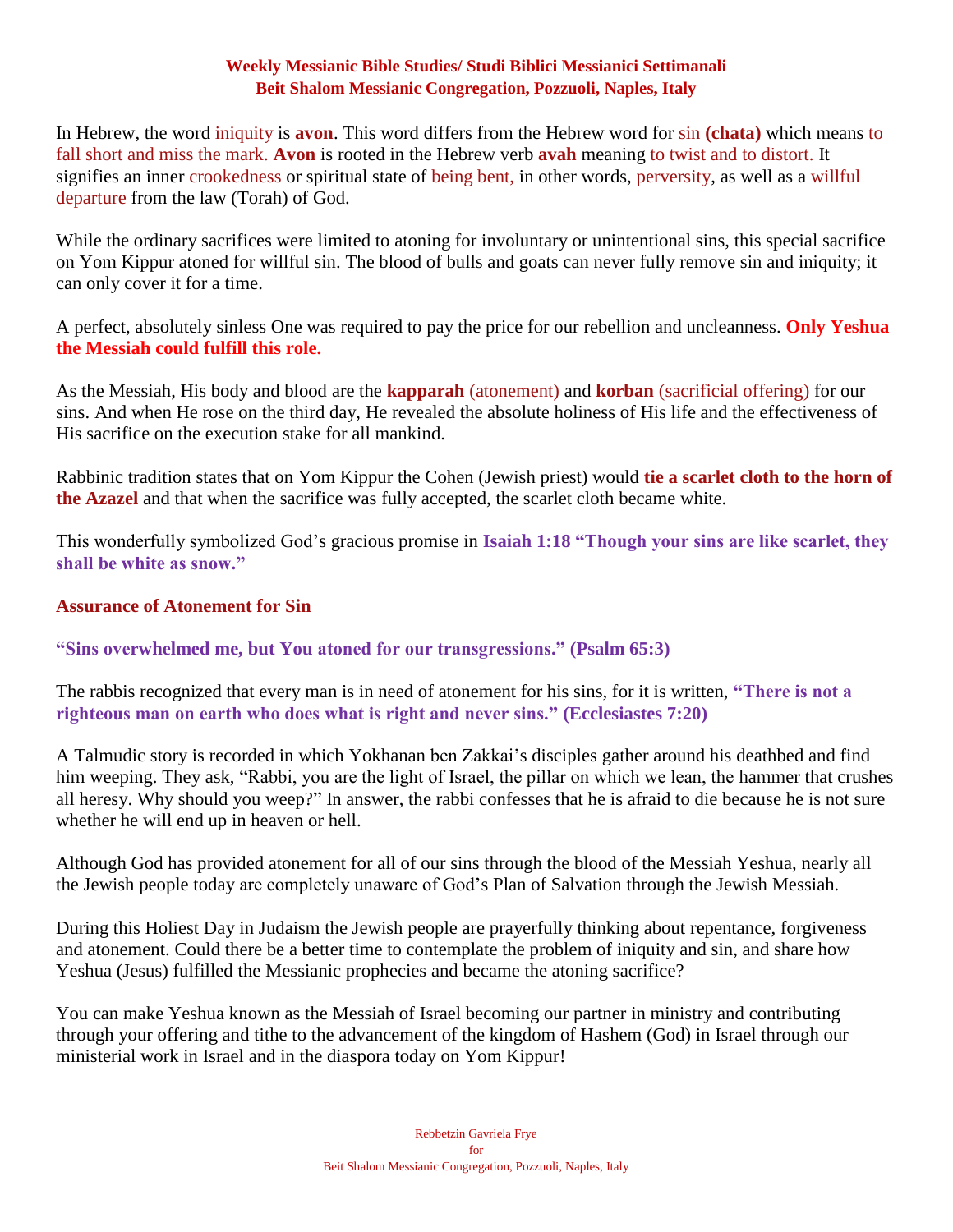# **[Donate a Special Gift for Yom Kippur Today!](https://villageofhopejusticeministry.org/)**

# **[Give Your Tenth to Hashem \(God\) Today!](https://villageofhopejusticeministry.org/)**

**"You will surely set aside a [tenth](https://villageofhopejusticeministry.org/) of all the yield of your [seed](https://villageofhopejusticeministry.org/) that comes from the field year by year." (Deuteronomy 14:22)**

**Tzom kal ל ַק וםֹצ in Hebrew ([May it be] an easy fast) for [you and your family in Yeshua](https://villageofhopejusticeministry.org/) today with the [Village of Hope & Justice Ministry!](https://villageofhopejusticeministry.org/) May your name be sealed in the Book of Life for a [good year 5780](https://villageofhopejusticeministry.org/)**!

**(Italiano)**

# **Oggi è il giorno santo di Yom Kippur! È il giorno più santo dell'Ebraismo. Possa il tuo nome essere suggellato nel Libro della Vita per un buon anno!**

# **OGGI** è il giorno più santo dell'Ebraismo, il giorno dell'**Espiazione**!

Dopo i Culti di **Kol Nidre** di ieri sera, oggi è tutto molto tranquillo in Israele con molte persone presenti nelle sinagoghe questa mattina e nel primo pomeriggio. A metà pomeriggio, molte persone lasciano le sinagoghe mentre digiunano ancora. Ritorneranno alle loro sinagoghe locali poche ore dopo per ulteriori preghiere. Riesci a immaginare MILIONI di Ebrei in Israele che pregano tutti allo stesso tempo? Questo è l'UNICO giorno dell'anno in cui ciò accade ed è potente.

Oggi è **Yom Kippur**, il giorno dell'espiazione! Biblicamente parlando, questo giorno è il più santo dell'anno. In Israele e nelle comunità Ebraiche di tutto il mondo, tutti sono nelle sinagoghe locali. Anche molti Ebrei laici che non osservano altre festività Ebraiche considerano questo giorno, con i suoi temi di espiazione e pentimento, significativi.

**"Questa sarà per voi una legge perpetua: nel settimo mese, il decimo giorno del mese, umilierete le anime vostre e non farete alcun lavoro, né il nativo del paese, né il forestiero che risiede fra voi." (Levitico 16:29)**

Yom Kippur (Giorno dell'Espiazione) è una solenne giornata. Su Yom Kippur, per quasi 26 ore, "affliggiamo le nostre anime" nei seguenti cinque modi:

- 1. Non mangiamo o beviamo;
- 2. Non ci laviamo;
- 3. Non utilizziamo lozioni o profumi;
- 4. Non indossiamo calzature in pelle; e
- 5. Ci asteniamo dalle relazioni coniugali.

Nonostante questi divieti, l'osservanza di questo giorno è caratterizzata da un senso di pace basata sulla nostra fiducia nel nostro rapporto con Hashem (Dio) e sul Suo favore verso chi chiede l'espiazione. Ieri sera, prima del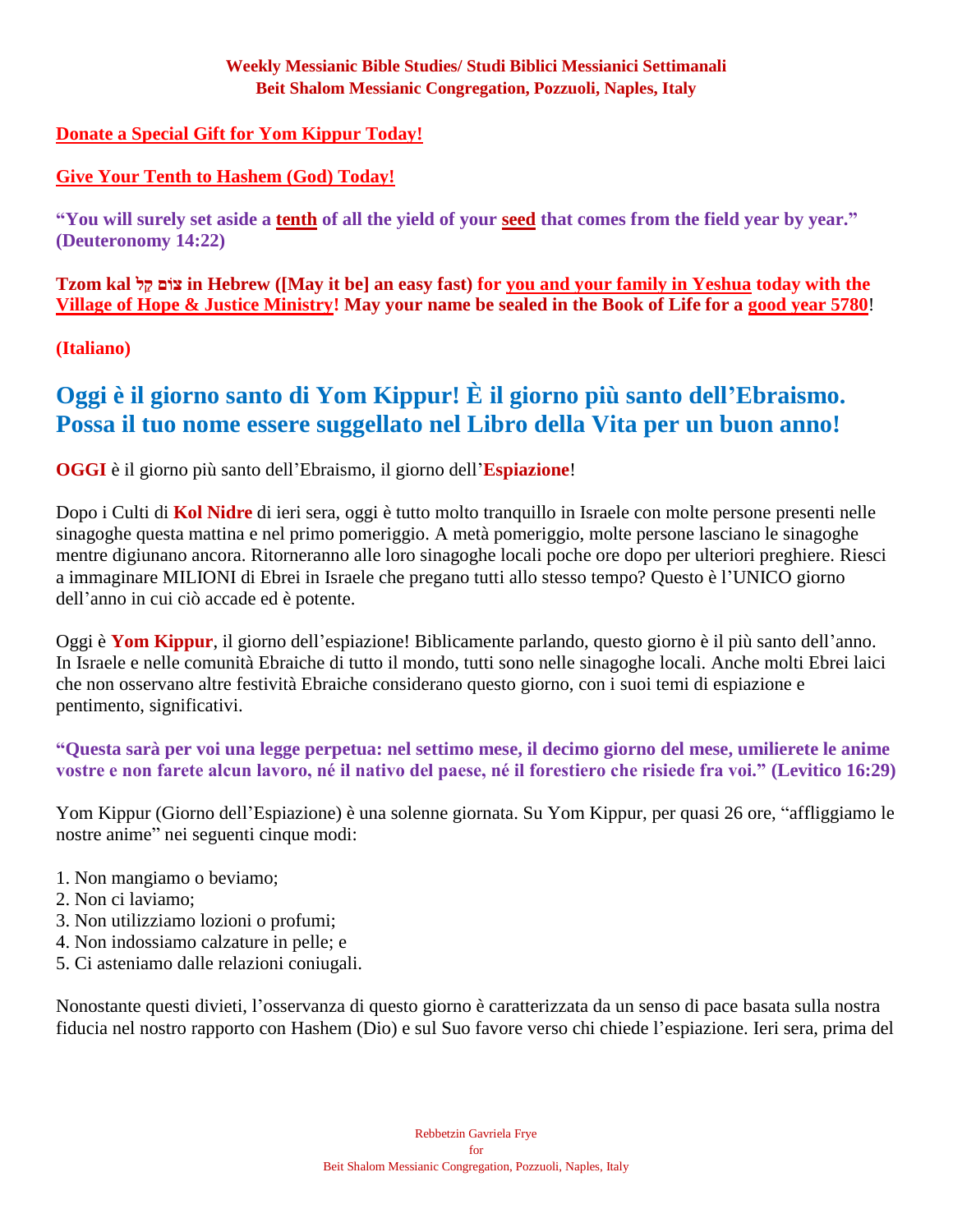tramonto, gli Ebrei si sono riuniti nelle sinagoghe per ascoltare il canto del cantore Kol Nidre (Tutti i voti) e recitare preghiere penitenziali.

Stamattina sono tornati alle loro sinagoghe per il culto di preghiera mattutina in cui vengono lette diverse sezioni della Porzione della Torah. L'intero libro di Giona verrà letto durante il culto pomeridiano. Questo culto si conclude poco prima del tramonto con la preghiera di Neilila (chiusura delle porte), che è l'ultimo momento per pentirsi prima che Hashem (Dio) sigilli i suoi giudizi nel suo libro. Lo Yom Kippur finirà questa sera al calar della notte con il suono dello shofar e torneremo a casa per goderci un pasto festivo. Molti di noi inizieranno anche a costruire la nostra Sukkah per le vacanze di Sukkot, a soli quattro giorni di distanza.

# **Yom Kippur ai Tempi del Tempio**

**"L'Eterno disse a Mosè: "Parla ad Aaronne, tuo fratello, e digli di non entrare in qualsiasi tempo nel santuario, di là dal velo, davanti al propiziatorio che è sull'arca, perché non abbia a morire, poiché io apparirò nella nuvola sul propiziatorio." (Levitico 16:2)**

**Yom Kippur** fu il giorno dell'anno in cui il **Cohen HaGadol (Sommo Sacerdote)** poteva entrare nel Santo dei Santi per fare espiazione per la nazione di Israele. Prima che potesse ministrare davanti al Signore in questo santo giorno, il sommo sacerdote si lavava prima nell'acqua (si immerse nella mikvah) e poi indossava una speciale tunica di lino. Nel Santo dei Santi, il sommo sacerdote non doveva indossare le sue solite vesti dorate, progettate per lo splendore e la bellezza; invece, doveva indossare abiti semplici di lino bianco che rappresentavano la purezza e l'umiltà, che si addice a questo giorno più sacro di tutti i giorni. Molti uomini Ebrei indossano un **kittel**, un abito bianco simile a una veste, per le preghiere serali su Yom Kippur. È anche indossato il giorno delle nozze.

# **Indossa il Bianco su Yom Kippur**

Oggi molti Ebrei religiosamente osservanti si vestono di semplice lino bianco quando partecipano ai culti dello Yom Kippur. Indossano anche scarpe da ginnastica con suola in gomma anziché scarpe di cuoio, in ricordo del sacrificio animale di Yom Kippur. E le donne indosseranno abiti eleganti mentre indossano scarpe da corsa in tela. I rabbini danno un'altra ragione per indossare il bianco in questo santo giorno. Israele viene davanti ad Hashem (Dio), non in abiti scialbi come un peccatore penitente, ma vestito di bianco come per andare a una festa, fiducioso che saremo graziati quando arriveremo a Lui con un sincero pentimento.

# **"Chi vince sarà dunque vestito di vesti bianche e io non cancellerò il suo nome dal libro della vita, ma confesserò il suo nome davanti al Padre mio e davanti ai suoi angeli." (Apocalisse 3:5)**

Il kapparot è un rito che alcuni Ebrei eseguono prima di Yom Kippur, dove un pollo viene agitato tre volte sopra la testa per trasferire simbolicamente i propri peccati al pollo. Il pollo viene quindi macellato e donato ai poveri. Poiché il Santo Tempio non è più in piedi e non è possibile offrire sacrifici per il peccato, coloro che conoscono Yeshua (Gesù) possono confidare nel sacrificio che Egli ha fatto per la nostra espiazione. Tuttavia, circa il 99%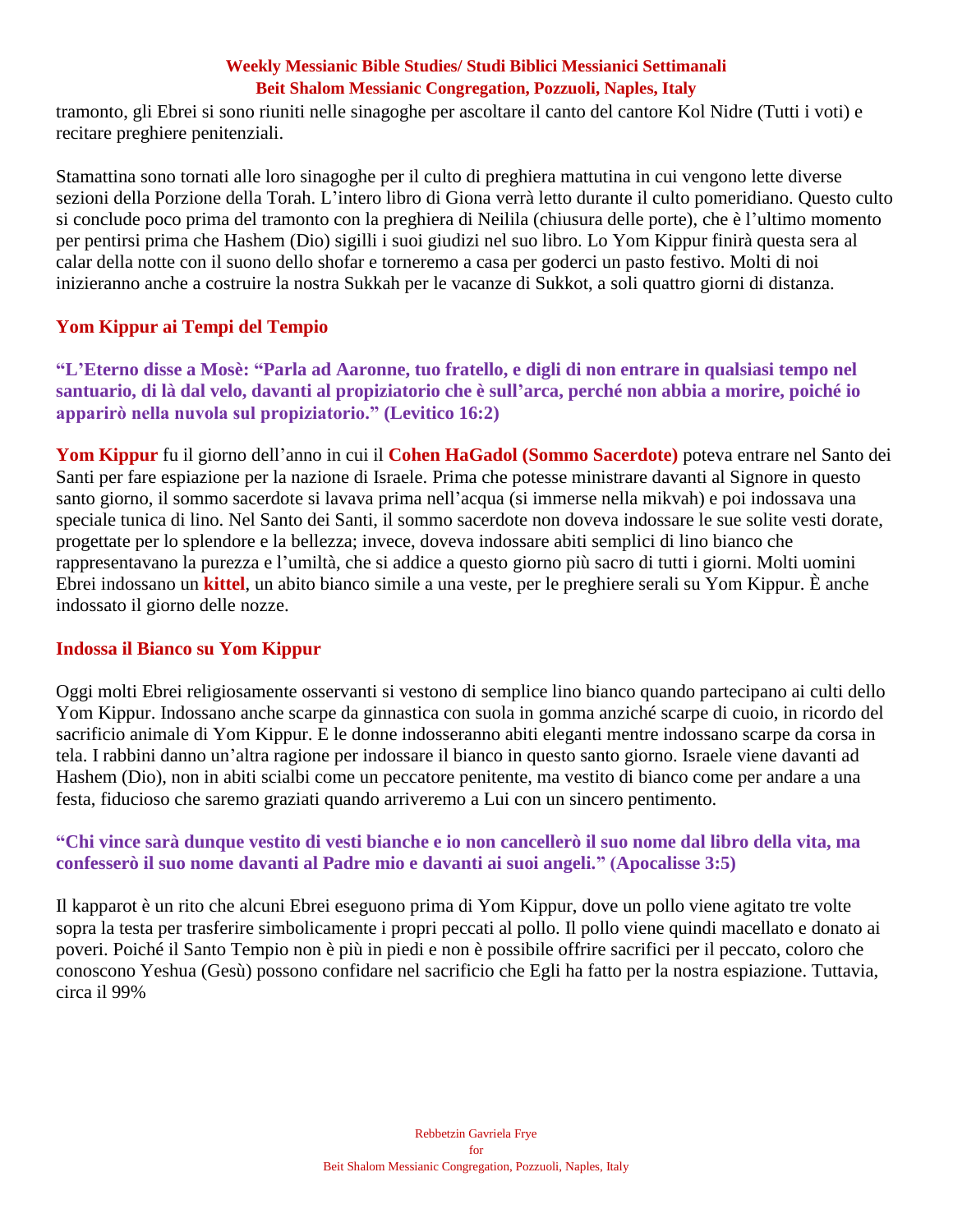degli Ebrei oggi non crede che Yeshua sia il Messia. E senza tempio a Gerusalemme negli ultimi 2000 anni, essi hanno sostituito il sacrificio di sangue animale con la preghiera (tefilah), il pentimento (teshuvah) e la carità o le buone azioni (tzedakah).

Forse possiamo dare credito agli Ebrei ultra-Ortodossi che sacrificano le galline in un rituale chiamato kapparot. Almeno nell'esecuzione di questo rituale, riconoscono ancora la necessità di un sacrificio di sangue (anche se questo non è l'animale prescritto nella Torah per il sacrificio). E siccome siamo ora nella fine dei tempi, forse si renderà più facile per questi Ebrei ultra-Ortodossi riconoscere il sacrificio espiatorio compiuto da Yeshua per i nostri peccati come il Messia.

# **L'Azazel**

# **" ma il capro che è stato destinato ad essere il capro espiatorio, sarà presentato vivo davanti all'Eterno, per fare su di esso l'espiazione e per mandarlo poi nel deserto come capro espiatorio." (Levitico 16:10)**

Su Yom Kippur, i sommi sacerdoti hanno lanciato lotti per due capre. Uno è stato offerto come sacrificio, ma l'altra capra è stata scelta come **Azazel (il capro espiatorio)**. **Azazel** è un nome Ebraico molto speciale che significa licenziamento o rimozione completa. L'intera rimozione del peccato e della colpa di Israele è simboleggiata dal Sommo Sacerdote che pone entrambe le mani sulla testa di questa capra viva, confessando su di essa tutte le trasgressioni dei figli di Israele. La capra sarebbe poi liberata nel deserto, portando così fisicamente il peso del peccato di Israele nella terra desolata.

**La Porta d'Oro**, che si chiama **Sha'ar HaRachamim (Porta della Misericordia)** in Ebraico, si trova sul lato orientale del Monte del Tempio. Si pensa che l'Azazel sia stato condotto attraverso questa porta verso il deserto. Si pensa anche che il Messia attraverserà questa porta al suo ritorno. Solimano voleva impedirlo e fece chiudere il cancello nel 1541. Un cimitero Musulmano fu posto di fronte ad essa per contaminare la zona.

# **L'Azazel e il Messia Yeshua**

**"Aaronne poserà entrambe le sue mani sulla testa del capro vivo e confesserà su di esso tutte le iniquità dei figli d'Israele tutte le loro trasgressioni, tutti i loro peccati, e li metterà sulla testa del capro; lo manderà poi nel deserto per mezzo di un uomo appositamente scelto." (Levitico 16:21-22)**

Ci sono sorprendenti somiglianze tra questi versetti di **Levitico 16** e quelli di **Isaia 53**: **"Noi tutti come pecore eravamo erranti, ognuno di noi seguiva la propria via, e l'Eterno ha fatto ricadere su di lui l'iniquità di noi tutti." (Isaia 53:6, 11)**

I rabbini dei tempi antichi consideravano **Isaia 53** una profezia messianica. Molti concordarono sul fatto che parla del Messia di Israele. Purtroppo, questa profezia messianica è stata effettivamente nascosta alla maggior parte degli Ebrei, anche da coloro che frequentano fedelmente i culti in sinagoga, omettendo l'intero capitolo dalle letture del Sabbath. Perché? Forse perché il capitolo descrive perfettamente l'espiazione che Yeshua ha fatto per noi attraverso il sacrificio della sua stessa vita di servitore sofferente.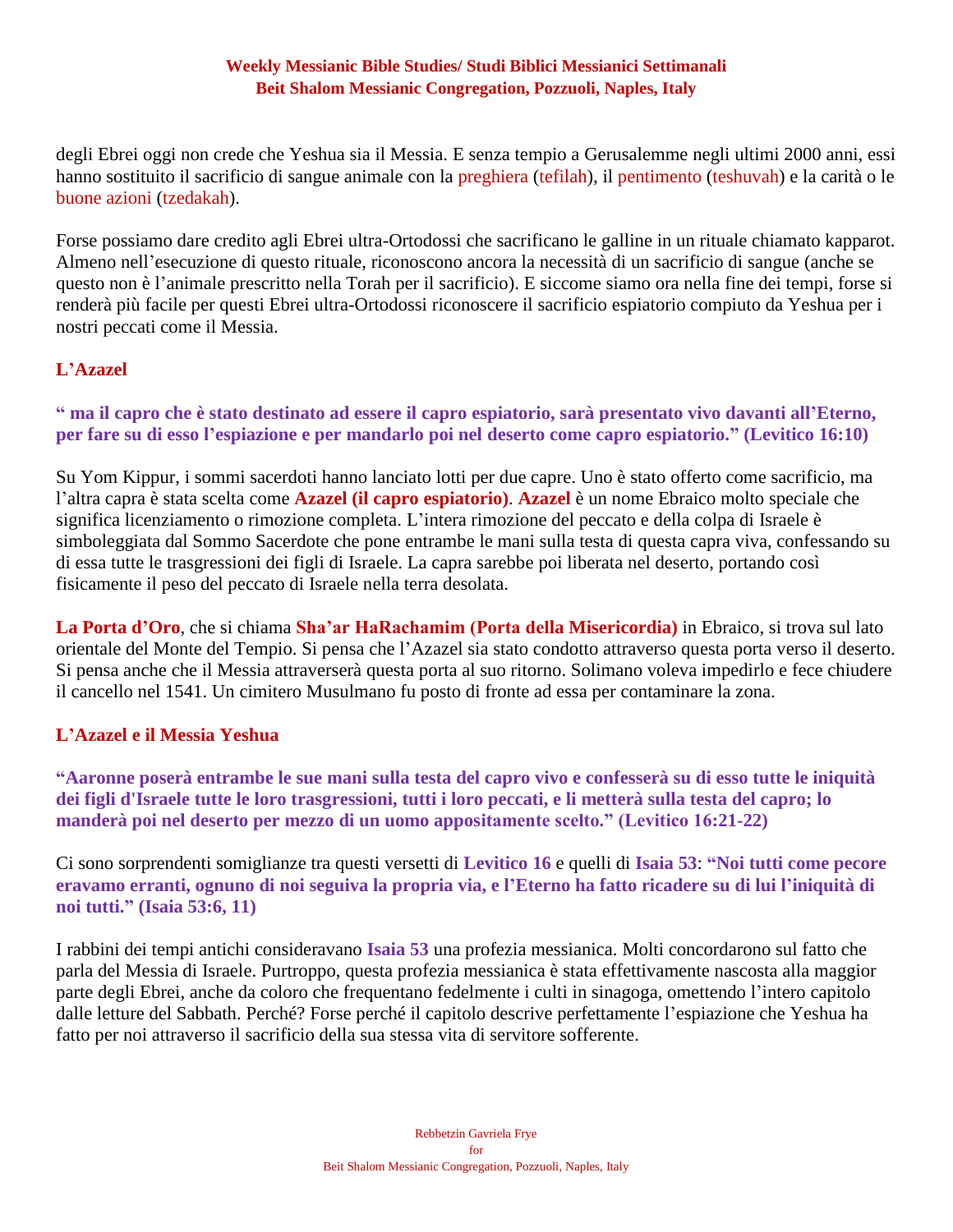**L'attuale interpretazione rabbinica di Isaia 53** propone che questo brano non parli del Messia ma che parli della nazione di Israele. Questa interpretazione sembra aver acquisito seri seguaci solo nel 13° secolo. In realtà, è un inganno promosso in tutta la comunità Ebraica per accecare gli Ebrei dal vedere che **Isaia 53** descrive perfettamente Yeshua che soffrì per i nostri peccati. Non tutti i rabbini hanno concordato con questa interpretazione intenzionalmente errata. In un commento del XIV secolo fortemente formulato, il rabbino Moshe Kohen ibn Crispin disse:

"[Contrariamente a quelli che seguono la caparbietà del proprio cuore e della propria ragione, sono lieto di interpretare la Parasha [**Isaia 53**] secondo gli insegnamenti dei nostri rabbini, del Re Messia, e aderire al senso letterale. Così sarò libero da interpretazioni forzate e inverosimili di cui altri sono colpevoli."

Allo stesso modo, Moses Alshech, un rabbino, predicatore e commentatore biblico del XVI secolo disse: "I nostri rabbini con una sola voce accettano e affermano l'opinione che il profeta **Isaia** è qui [**capitolo 53**] a parlare del Messia".

Numerosi commentatori rabbinici danno anche per scontato che **Isaia 52:13-53:12** si riferisca al Messia.

Le seguenti citazioni sono tratte da fonti rabbiniche tradizionali, come il Talmud (legge orale):

"Lui, il Messia, intercede per i peccati dell'uomo e il ribelle, per amor suo, sarà perdonato" (Targum di Gerusalemme su **Isaia 53:12**)

"E quando Israele è peccatore, il Messia cerca misericordia su di lei mentre è scritto:" Con le sue lividure siamo stati guariti "e ha portato il peccato di molti e ha fatto intercessione per i trasgressori" (Genesi Rabbah su **Isaia 53:5, 12**)

In un certo senso, tuttavia, Israele ha sofferto come "capro espiatorio di Azazel per le nazioni". A causa della cecità con cui Adonai affliggeva temporaneamente Israele riguardo al Suo Messia, la Salvezza (Yeshua) è arrivata ai Gentili.

**"Perché non voglio, fratelli, che ignoriate questo mistero, affinché non siate presuntuosi in voi stessi, che ad Israele è avvenuto un indurimento parziale finché sarà entrata la pienezza dei Gentili, e cosí tutto Israele sarà salvato come sta scritto: "Il liberatore verrà da Sion, e rimuoverà l'empietà da Giacobbe. E questo sarà il mio patto con loro quando io avrò tolto via i loro peccati". (Romani 11:25-27)**

#### **Iniquità e un'espiazione duratura**

**"Noi tutti come pecore eravamo erranti, ognuno di noi seguiva la propria via, e l'Eterno ha fatto ricadere su di lui l'iniquità di noi tutti." (Isaia 53:6)**

In Ebraico, la parola iniquità è **avon**. Questa parola differisce dalla parola Ebraica **peccato (chata),** che significa **non riuscire e perdere il segno. Avon** è radicato nel verbo Ebraico **avah** che significa **distorcere**. Significa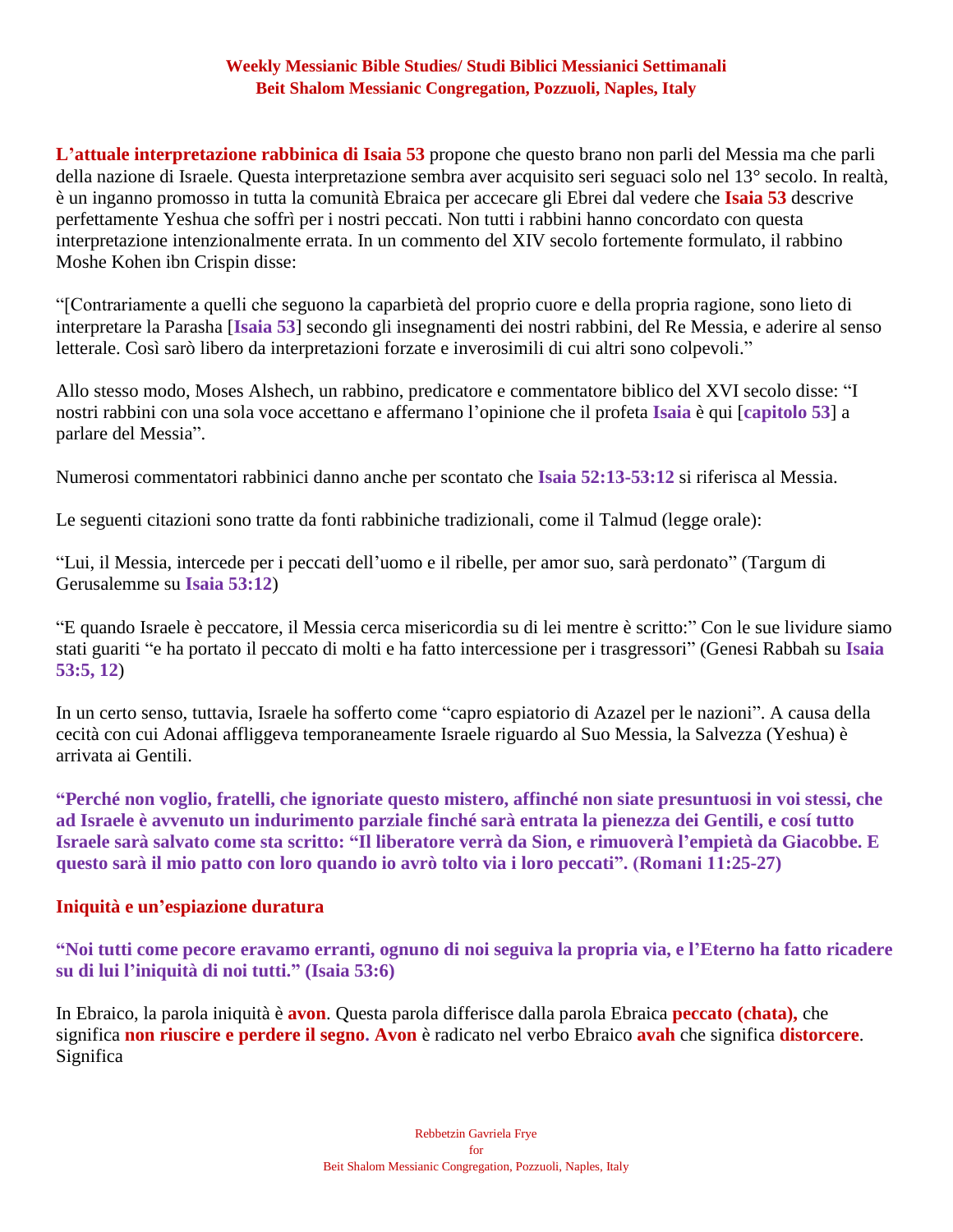# **una tortuosità interiore o uno stato spirituale di inclinazione,** in altre parole, **perversità, nonché una deviazione intenzionale dalla legge (Torah) di Hashem (Dio).**

Mentre i sacrifici ordinari si limitano all'espiazione di peccati involontari o non intenzionali, questo sacrificio speciale su Yom Kippur espia il peccato volontario. Il sangue di tori e capre non può mai rimuovere completamente il peccato e l'iniquità; può coprirlo solo per un po'. Un sacrificio perfetto, senza peccato, era tenuto a pagare il prezzo per la nostra ribellione e impurità. Solo Yeshua il Messia potrebbe svolgere questo ruolo. Come il messia, il suo corpo e il sangue sono la kapparah (espiazione) e il korban (offerta sacrificale) per i nostri peccati. E quando risuscitò il terzo giorno, rivelò l'assoluta santità della sua vita e il suo sacrificio sul palo di esecuzione per tutta l'umanità.

La tradizione rabbinica afferma che su Yom Kippur il Cohen (sacerdote Ebreo) ha legato un tessuto scarlatto al corno dell'Azazel e quando il sacrificio sarebbe stato pienamente integrato, il tessuto scarlatto sarebbe divenuto bianco. Questa meravigliosa promessa simbolica di Hashem (Dio) in Yeshua (Gesù) è in **Isaia 1:18 "Venite quindi e discutiamo assieme, dice l'Eterno, anche se i vostri peccati fossero come scarlatto, diventeranno bianchi come neve; anche se fossero rossi come porpora, diventeranno come lana."**

#### **Garanzia di espiazione per il peccato**

**"I peccati mi avevano sopraffatto, ma tu provvedi il perdono per le nostre trasgressioni." (Salmo 65:3)**

I rabbini hanno riconosciuto che ogni uomo ha bisogno di espiazione per i suoi peccati, poiché è scritto: **"Non c'è infatti alcun uomo giusto sulla terra, che faccia il bene e non pecchi." Ecclesiaste 7:20**

Viene narrata una storia talmudica in cui i discepoli di Yokhanan ben Zakkai si radunano attorno al suo letto di morte e lo trovano piangere. Chiedono: "Rabbino, tu sei la luce di Israele, il pilastro su cui ci appoggiamo, il martello che schiaccia tutta l'eresia. Perché dovresti piangere?" In risposta, il rabbino confessa di aver paura di morire perché non è sicuro di finire in paradiso o all'inferno.

Sebbene Hashem (Dio) abbia provveduto all'espiazione di tutti i nostri peccati attraverso il sangue del Messia Yeshua, quasi tutto il popolo di Israele oggi è completamente inconsapevole del Piano di Salvezza di Hashem (Dio) attraverso il Messia Ebreo. Durante questo giorno più santo del Giudaismo, il popolo Ebraico pensa in preghiera al pentimento, al perdono e all'espiazione. Potrebbe esserci un momento migliore per contemplare il problema dell'iniquità e del peccato e condividere in che modo Yeshua (Gesù) adempì le profezie messianiche e divenne il sacrificio espiatorio?

Puoi far conoscere Yeshua il Messia di Israele divenendo nostro partner e contribuendo attraverso la tua offerta e decima all'avanzamento del regno di Hashem (Dio) in Israele attraverso il nostro lavoro ministeriale in Israele e nella diaspora oggi su Yom Kippur

# **[Dona un Regalo Speciale per Yom Kippur Oggi!](https://villageofhopejusticeministry.org/)**

**[Dai la Tua Decima ad Hashem \(Dio\)](https://villageofhopejusticeministry.org/) Oggi!**